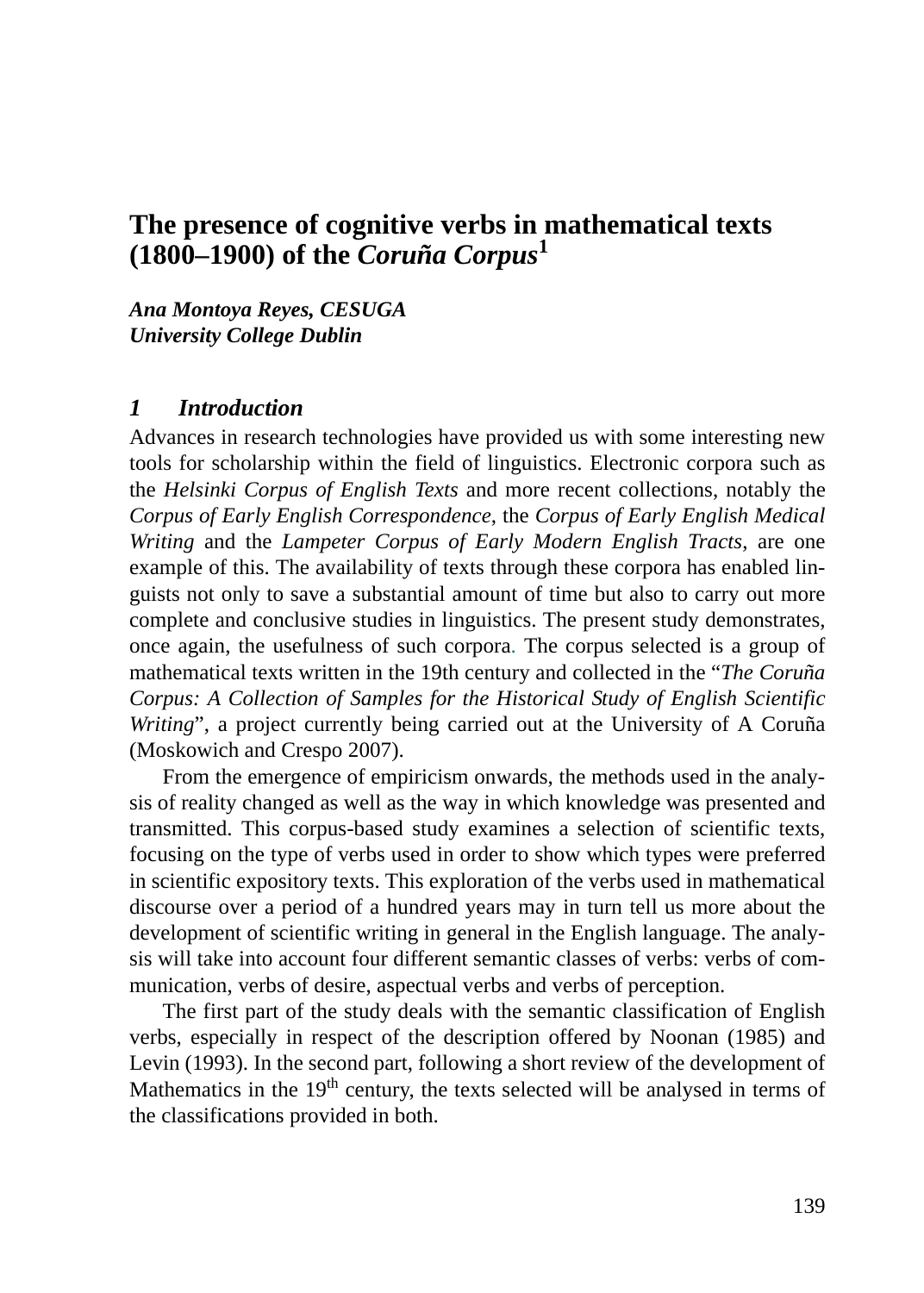# *2 Corpus material*

As mentioned above, the present study uses texts provided by the research team currently working on the *Coruña Corpus*. Our intention in that project is to select a wide range of scientific texts, with the exception of medical ones, from 1650 (the beginning of empiricism) to 1930 (pre-Second World War). The compilation process is at an initial stage, however, and the research group is still working on texts related to Mathematics and Astronomy. This paper is proposed as a preliminary study, designed to aid subsequent research on scientific writing and as an indication of the type of study for which this material may prove useful.

Some of the criteria taken into account in the selection of texts for the Coruña Corpus should be mentioned here: two books selected per decade (one from the first part of the decade, the other from the later); samples chosen taken from first editions, where available, and taking into account the principle of representativity;<sup>2</sup> text size of samples:  $10,000$  words per book. The corpus selected for the present study comprises nineteen mathematical texts from the  $19<sup>th</sup>$  century. Table 1 contains a list showing the dates, titles and authors of the books of those nineteen samples:

| <b>MATHEMATICAL TEXTS (19<sup>th</sup> century)</b> |                                                                                                                                                                                                                                                                       |                   |  |  |  |
|-----------------------------------------------------|-----------------------------------------------------------------------------------------------------------------------------------------------------------------------------------------------------------------------------------------------------------------------|-------------------|--|--|--|
| <b>DATE</b>                                         | TITLE                                                                                                                                                                                                                                                                 | <b>AUTHOR</b>     |  |  |  |
| 1803                                                | The Principles of Analytical Calculation                                                                                                                                                                                                                              | Robert Woodhouse  |  |  |  |
| 1811                                                | An Elementary Investigation of the Theory of Numbers,<br>with its Application to the Indeterminate and Diophan-<br>tine Analysis, the Analytical and Geometrical Division of<br>the Circle, and Several other Curious Algebraical and<br><b>Arithmetical Problems</b> | Peter Barlow      |  |  |  |
| 1815                                                | A Treatise of Plane Trigonometry. To which is Prefixed, a<br>Summary View of the Nature and Use of Logarithms.<br>Being the Second Part of a Course of Mathematics,<br>Adapted to the Method of Instruction in the American<br>Colleges                               | Jeremiah Day      |  |  |  |
| 1824                                                | An Elementary Treatise on Conic Sections, Spherical<br>Geometry, and Spherical Trigonometry                                                                                                                                                                           | Matthew R. Dutton |  |  |  |
| 1828                                                | Application of the Preceding Results to the Theory of<br>Electricity                                                                                                                                                                                                  | George Green      |  |  |  |

| Table 1: Dates, titles and authors of the texts analysed |  |  |  |  |  |
|----------------------------------------------------------|--|--|--|--|--|
|                                                          |  |  |  |  |  |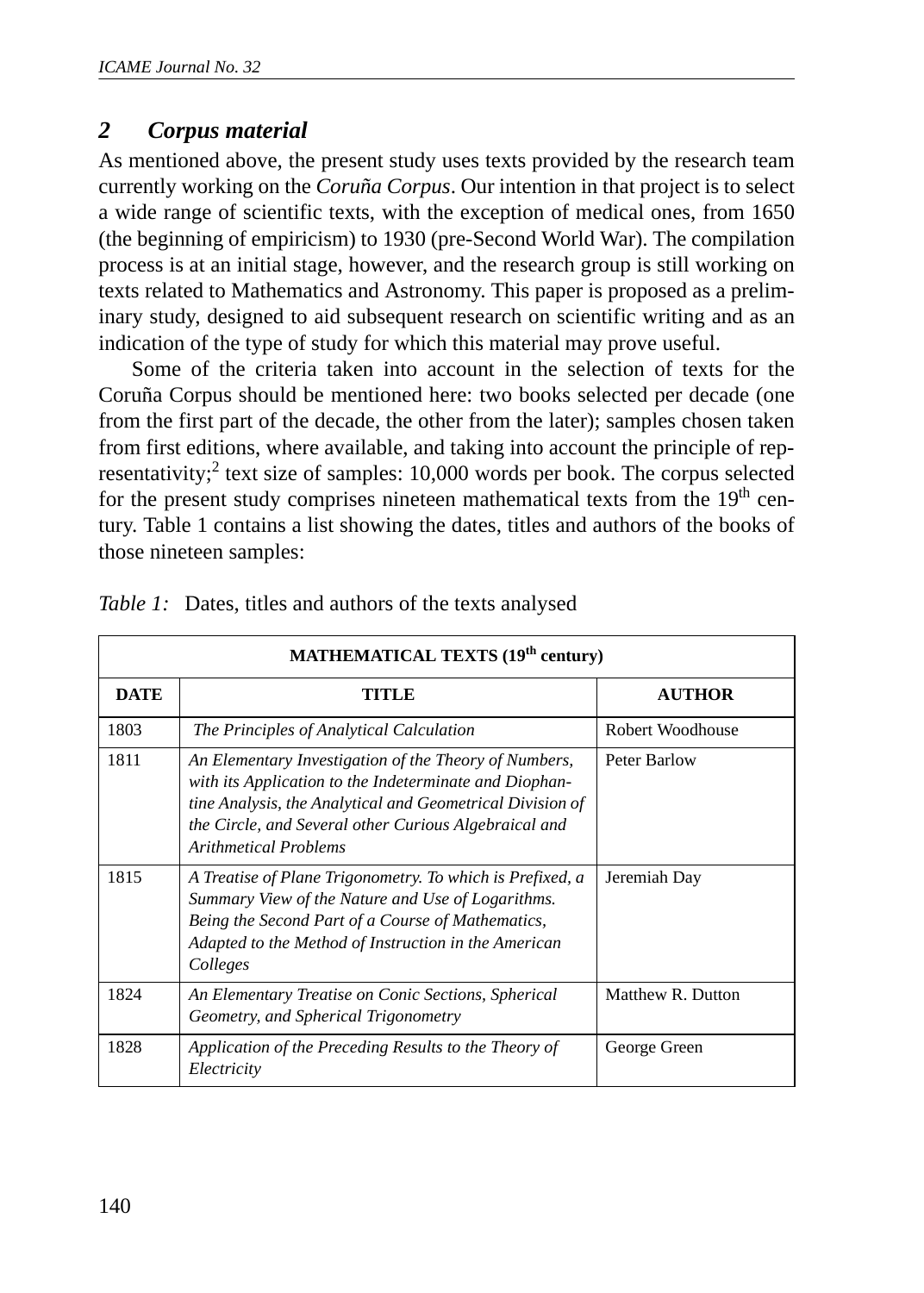| 1831 | A Treatise on Algebraic Geometry                                                                                                                                                                              | The Rev. Dionysius<br>Lardner                           |
|------|---------------------------------------------------------------------------------------------------------------------------------------------------------------------------------------------------------------|---------------------------------------------------------|
| 1836 | On the Study and Difficulties of Mathematics                                                                                                                                                                  | Augustus De Morgan                                      |
| 1842 | An Elementary Treatise on the Differential Calculus, in<br>which the Method of Limits Exclusively Made Use of                                                                                                 | The Rev. M. O'Brien                                     |
| 1849 | An Introduction to the Differential and Integral Calculus:<br>With an Appendix, Illustrative of the Theory of Curves<br>and Other Subjects                                                                    | James Thomson                                           |
| 1850 | An Elementary Treatise on the Calculus of Variations                                                                                                                                                          | The Rev. John Hewitt Jel-<br>lett                       |
| 1855 | A Treatise on Trigonometry                                                                                                                                                                                    | George Biddell Airy                                     |
| 1863 | Chapters on the Modern Geometry of the Point, Line, and<br>Circle; Being the Substance of Lectures Delivered in the<br>University of Dublin to the Candidates for Honours of the<br><b>First Year in Arts</b> | The Rev. Richard<br>Townsend                            |
| 1866 | Trilinear Coordinates and other Methods of Modern Ana-<br>lytical Geometry of two Dimensions: An Elementary<br><b>Treatise</b>                                                                                | The Rev. William Allen                                  |
| 1872 | The Geometry of Conics                                                                                                                                                                                        | Charles Taylor                                          |
| 1876 | Elementary Arithmetic, with Brief Notices of its History                                                                                                                                                      | <b>Robert Potts</b>                                     |
| 1881 | The Theory of Equations: With an Introduction to the<br>Theory of Binary Algebraic Forms                                                                                                                      | William Snow Burnside<br>and Arthur William Pan-<br>ton |
| 1889 | A Treatise on Spherical Trigonometry, and its Application<br>to Geodesy and Astronomy, with Numerous Examples                                                                                                 | John Casey                                              |
| 1893 | An Elementary Treatise on Fourier's Series and Spheri-<br>cal, Cylindrical, and Ellipsoidal Harmonics with Appli-<br>cations to Problems in Mathematical Physics                                              | William Elwood Byerly                                   |
| 1897 | A Brief Introduction to the Infinitesimal Calculus.<br>Designed Especially to Aid in Reading Mathematical<br><b>Economics and Statistics</b>                                                                  | <b>Irving Fisher</b>                                    |

# *3 The situation of Mathematics in the 19th century*

That Mathematics today is a consolidated science is beyond all dispute. But what was its situation when the texts surveyed here were written? In terms of periodisation, it is clear that standardised chronological divisions do not offer a completely accurate picture of the developments that took place in the history of science. Some of the most significant changes actually happened, or at least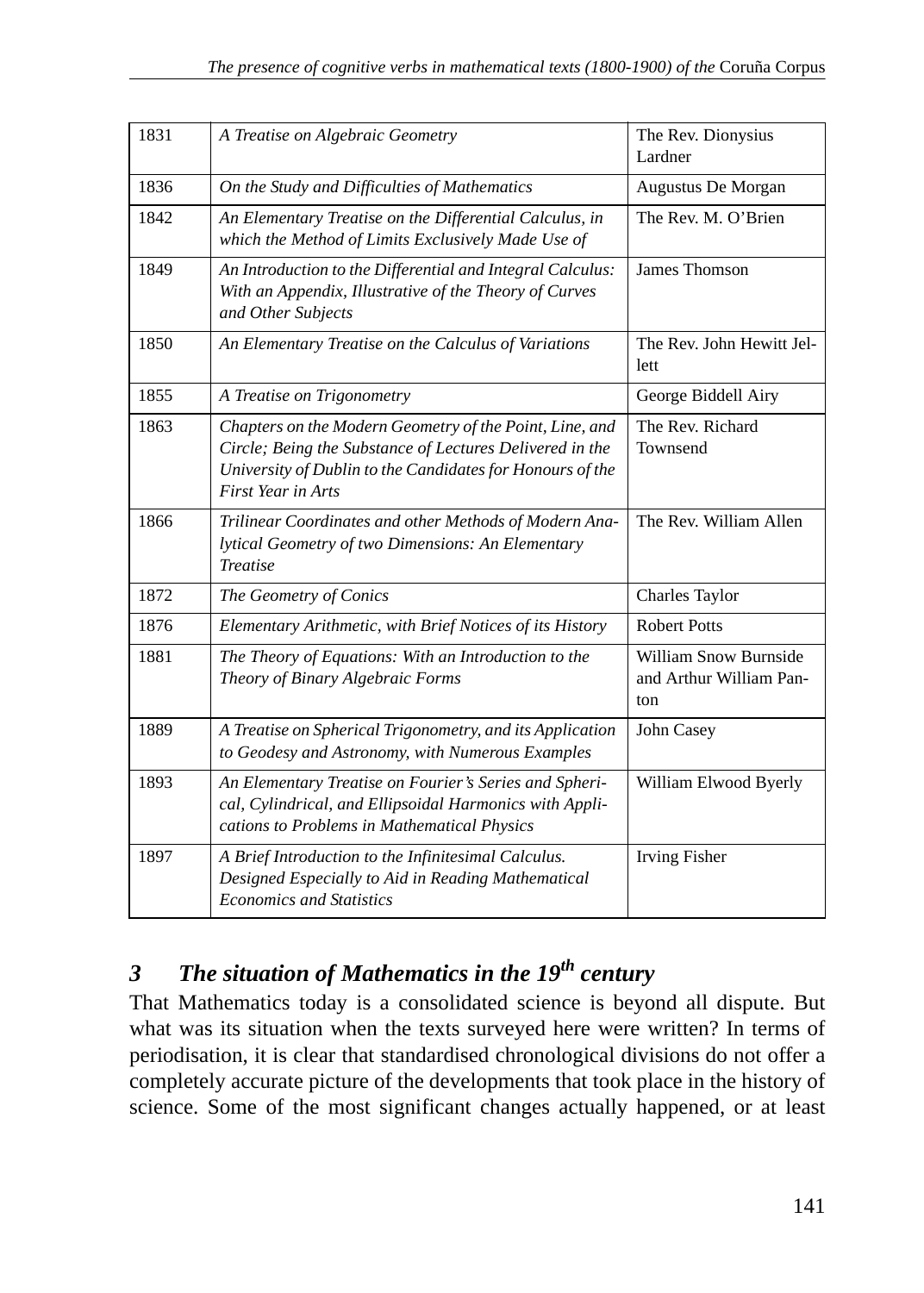began, several years earlier and ended some time later than is generally accepted, as was the case with Mathematics. In that respect, the year 1800 does not represent an absolute turning point in the history of the discipline.

However, it was in the 19<sup>th</sup> century that all the different branches of Mathematics were to undergo an important qualitative development, as well as a remarkable transformation in content. Carl Friedrich Gauss (1777–1855) and Augustin Louis Cauchy (1789–1857) were two of the mathematicians who contributed to this developmental burst within the science, changing its course with their theories and thoughts and creating a style that would be followed throughout the rest of the century.

At the time, France, Germany and Great Britain were the greatest mathematical authorities in the modern world, though Russia and Italy also made their contribution to the science, albeit to a lesser degree. After 1850 Germany became the most important centre of mathematical development as a result of the influence of the new University of Berlin, "al permitir la libertad de explicación de las investigaciones de los propios profesores" (Hormigón Blánquez 1991: 52). A final overview of the century reveals the continuous publication of mathematical periodicals, newspapers, journals and reviews during the first half of the century, and in the second half, the creation of new mathematical organisations, among them the London Mathematical Society (1865), the Société Mathématique de France (1872), the American Mathematical Society (1888) and the Deutsche Mathematische Vereinigung (1890) (Hormigón Blánquez 1991: 52). By the end of the  $19<sup>th</sup>$  century, the science of Mathematics had been firmly consolidated, as the First International Congress of Mathematicians in Zurich in 1897 shows. This first meeting marked a significant moment in the history of the science, after which (from 1900 onwards) mathematicians began to celebrate meetings every four years.

This evolution of Mathematics was also accompanied by changes in its written expression. From a historical perspective, a comparison of mathematical texts written in English shows how this register evolved. By analysing the language used, it is possible to identify and even to trace the different ways in which knowledge was transmitted, depending on the prevailing philosophy of science at any given time (Taavitsainen and Pahta 1997). The differences, for instance, between Chaucer's *Treatise on the Astrolabe* (1391), with his protoscientific language, and the writings of Newton, Priestley and Dalton (Opticks, published in 1704, *The History and Present State of Electricity, with Original Experiments* in the 1760s and *A New System of Chemical Philosophy* in 1827, respectively) are clear and illustrate the evolution of a scientific language in which men of science were attempting to improve the exactness of scientific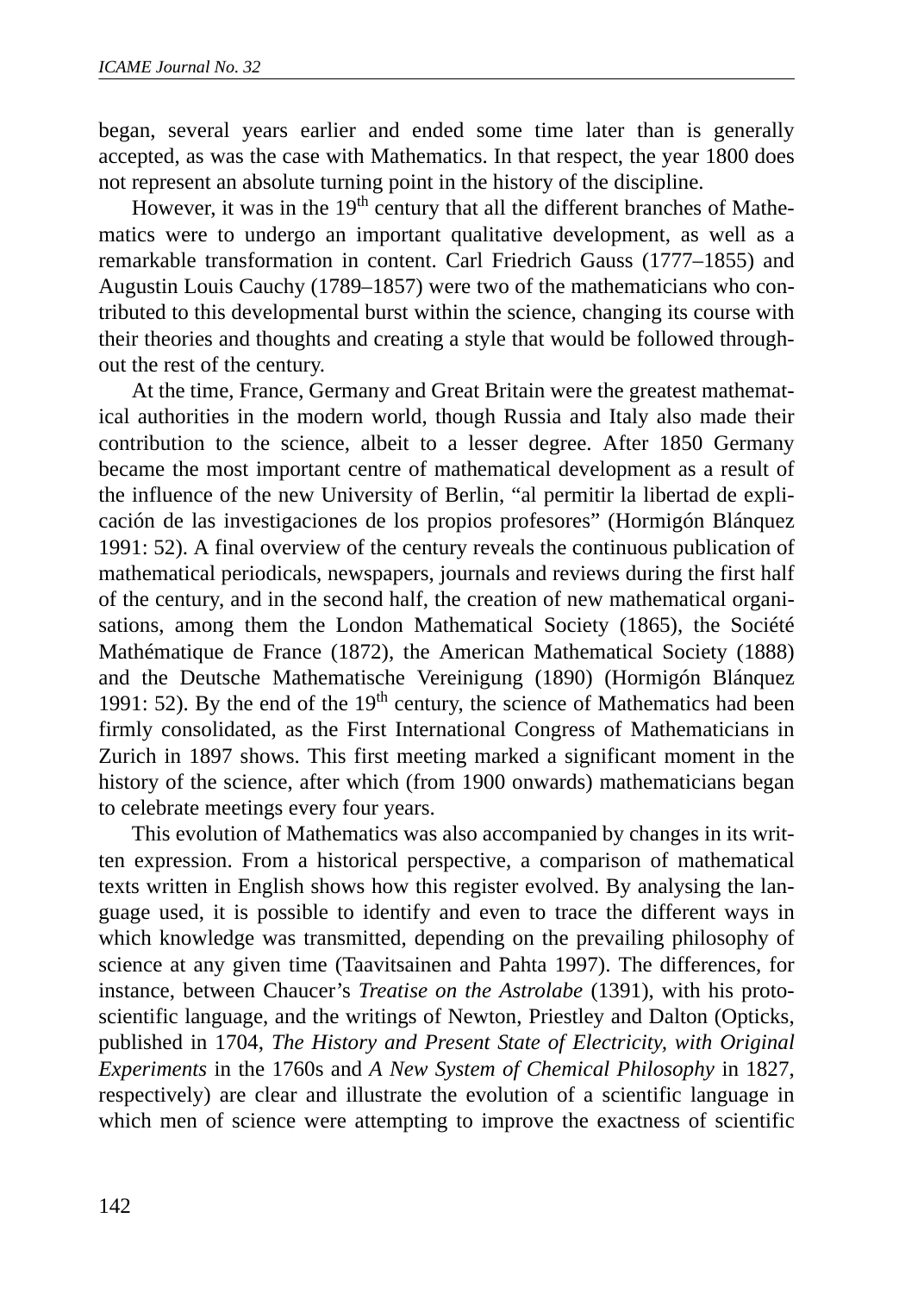terms in order to fulfil their need to represent reality. In other words, this new way of expressing scientific research marks the birth of scientific English (Halliday 1993), a new discourse characterised mainly by its nominal and verbal features $3$ 

The new organisation of knowledge undertaken at the end of the  $18<sup>th</sup>$  century centred on nominalisation and the performance of a verbal group which "signals that the process takes place; or, more substantively, sets up the logical relationship of one process to another (...)" (Halliday 1993: 64), and resulted in the creation of a new model for scientific writing. The next section offers a study focusing on the verbal group and analyses the type of verb used to transmit mathematical knowledge at a time when the register had already become established.

## *4 Semantic classifications of verbs*

All developments within the discipline were reflected in writing, as the use of a technical specialised language in the samples analysed in this study illustrates.<sup>4</sup> With this respect and considering the evolution of specialised languages (as it is the case of scientific and technical languages), I have decided to concentrate on the analysis of English verbs in the mathematical discourse and their semantic classification.

It is known that specialised languages follow the grammatical rules of the general language in which they are immersed but differ from that common language in (among other aspects) their use of a specialised terminology and the application of words in different semantic contexts.<sup>5</sup> It is also known that semantic classifications group words according to their similarities of meaning, and considering verbs, I have seen that the semantic classification of English verbs is particularly interesting as "knowledge about verbs is especially important, since verbs are the primary means of structuring and conveying meaning in a sentence" (Esteve-Ferrer 2004: 1). Some linguists (Pinker 1989, Jackendoff 1990, Fellbaum 1999, Crystal 2003) have presented different semantic classifications for English verbs (only a few examples in some cases or restricted to certain class types in others). In 1993 Beth Levin established the largest and most widely classification, "guided by the assumption that the behaviour of a verb, particularly with respect to the expression and interpretation of its arguments, is to a large extent determined by its meaning" (1993: 1).<sup>6</sup>

In this study, I consider Levin's classification in conjunction with the extended lexical-semantic classification of English verbs presented some time later by Anna Korhonen and Ted Briscoe  $(2004)$ .<sup>7</sup> Another classification has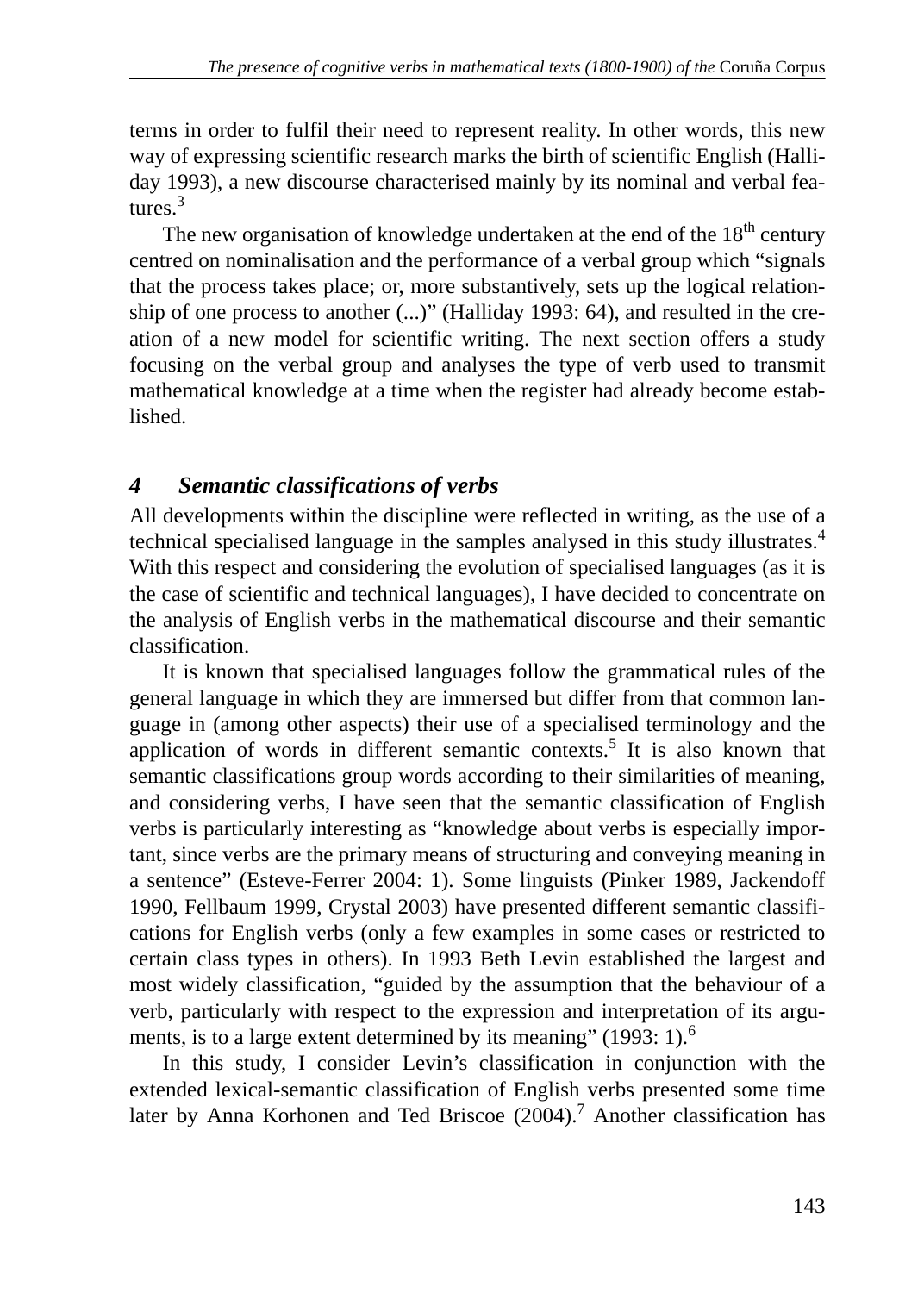also been taken into account: Noonan's (1985) study about complementation, which discusses the characteristics of complement types and the semantic classes of complement-taking predicates, has a certain relevance for the purposes of this paper.

The most notable difference between both points of view is the attention paid by Noonan to the question of syntax. His classes (1985: 110) do not take into account the full semantic properties of verbs and he classifies them according to the choice of complement type in each case. By contrast, although Levin is also interested in syntax, she takes it into consideration at a different level. For instance, acknowledging the relationship between the meaning of a verb and its syntactic behaviour, she accepts that semantic information may be inferred from the syntactic behaviour of the verb (Levin 1993: 11). Bearing in mind both perspectives, this study analyses the frequency of use of four semantic classes of English verbs and their occurrence in  $19<sup>th</sup>$ -century mathematical texts (those adopted by both Noonan and Levin in their studies): verbs of communication, verbs of desire, aspectual verbs and verbs of perception.

# *5 Research tools and material*

The data investigated have been extracted from the 19 mathematical texts (written during the 19th century) chosen from the *Coruña Corpus*, mentioned above in section 2. The programmes used to record the frequency of occurrences of the English verbs studied in this mathematical corpus are TACT and Access, thanks to both of which it was possible to select all the verbs present in the texts and to create a database of the results obtained.

As already pointed out, Noonan (1985) classifies English verbs from a semantic perspective according to the choice of complement-taking predicates. Using that approach, he establishes 14 different groups on the basis of 14 different predicates: utterance predicates, propositional attitude predicates, pretence predicates, commentative predicates, predicates of knowledge and acquisition of knowledge, predicates of fearing, desiderative predicates, manipulative predicates, modal predicates, achievement predicates, phrasal predicates, immediate perception predicates, negative predicates and conjunctive predicates. Beth Levin's study, in turn, comprises two main parts: a list of eight diathesis alternations and a list of 48 main verb classes. $8<sup>8</sup>$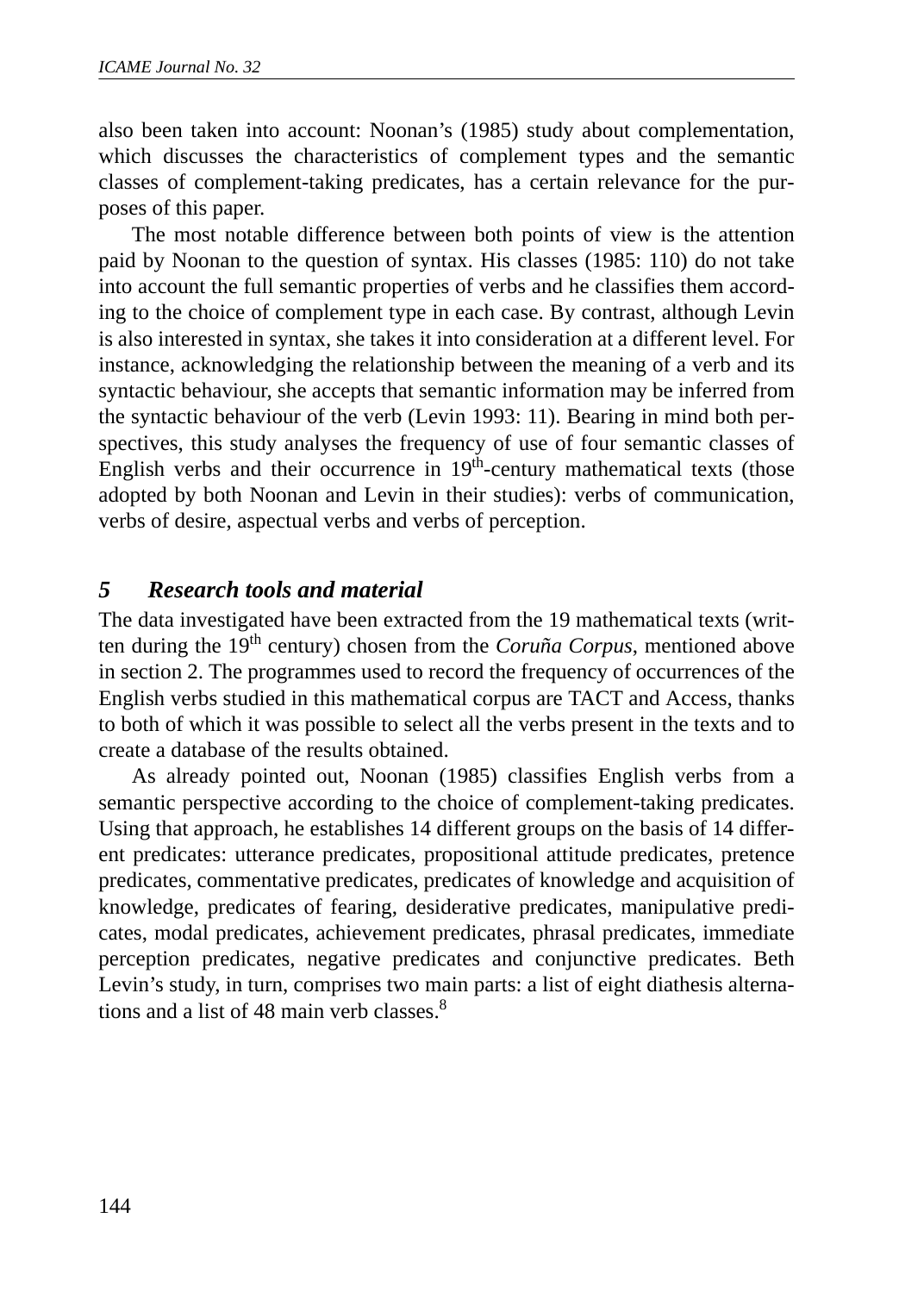# *6 Criteria for the selection of the semantic classes and analysis of data*

Among the wide variety of semantic categories, both Noonan (1985) and Levin (1993) include the same verbs and the same labels in four of their classes. This correspondence led me to select those four and to study their frequency of occurrence in our corpus of mathematical texts.

The focus of Noonan's study does not lie in analysing the full semantic properties of each separate verb in the language, and it is probably that attitude which justifies his inclusion of a small number of verbs within each class. Levin provides a wider classification, as already mentioned, using different labels. The methodology adopted for the elaboration of this investigation is based on Levin's assumption (1993: 14) that the syntactic behaviour of verbs is determined semantically.

In spite of using a different verb classification, both authors assume the same attitude in relation to the classes of verbs presented in Table 2:

| <b>Noonan</b> |                                 | Levin                  |          |
|---------------|---------------------------------|------------------------|----------|
| Class 1       | Utterance predicates            | Verbs of communication | Class 37 |
| Class 7       | Desiderative predicates         | Verbs of desire        | Class 32 |
| Class 11      | Phrasal predicates (aspectuals) | Aspectual verbs        | Class 55 |
| Class 12      | Immediate perception predicates | Verbs of perception    | Class 30 |

| <i>Table 2:</i> Noonan's and Levin's classes of verbs |  |  |  |  |  |
|-------------------------------------------------------|--|--|--|--|--|
|-------------------------------------------------------|--|--|--|--|--|

Each of these classes will be dealt with separately in the sections that follow.

### *6.1 Utterance predicates or verbs of communication*

Noonan includes *say*, *tell*, *report* and *ask* as the English verbs that describe a transfer of information, namely, utterance predicates (1985: 110). Levin, for her part, provides a different label (*Verbs of Communication*) and includes additional items which I have also considered for this study. Notwithstanding, three subcategories of these verbs, *Verbs of Instrument of Communication* (e.g. *e-mail*, *fax*, *netmail*, etc...), *Verbs of Manner of Speaking* and *Chitchat Verbs*, do not occur in our corpus owing to the nature of the texts and their dates of composition.

Table 3 shows the list of verbs that Levin includes in her classification of verbs of communication together with those found in our corpus: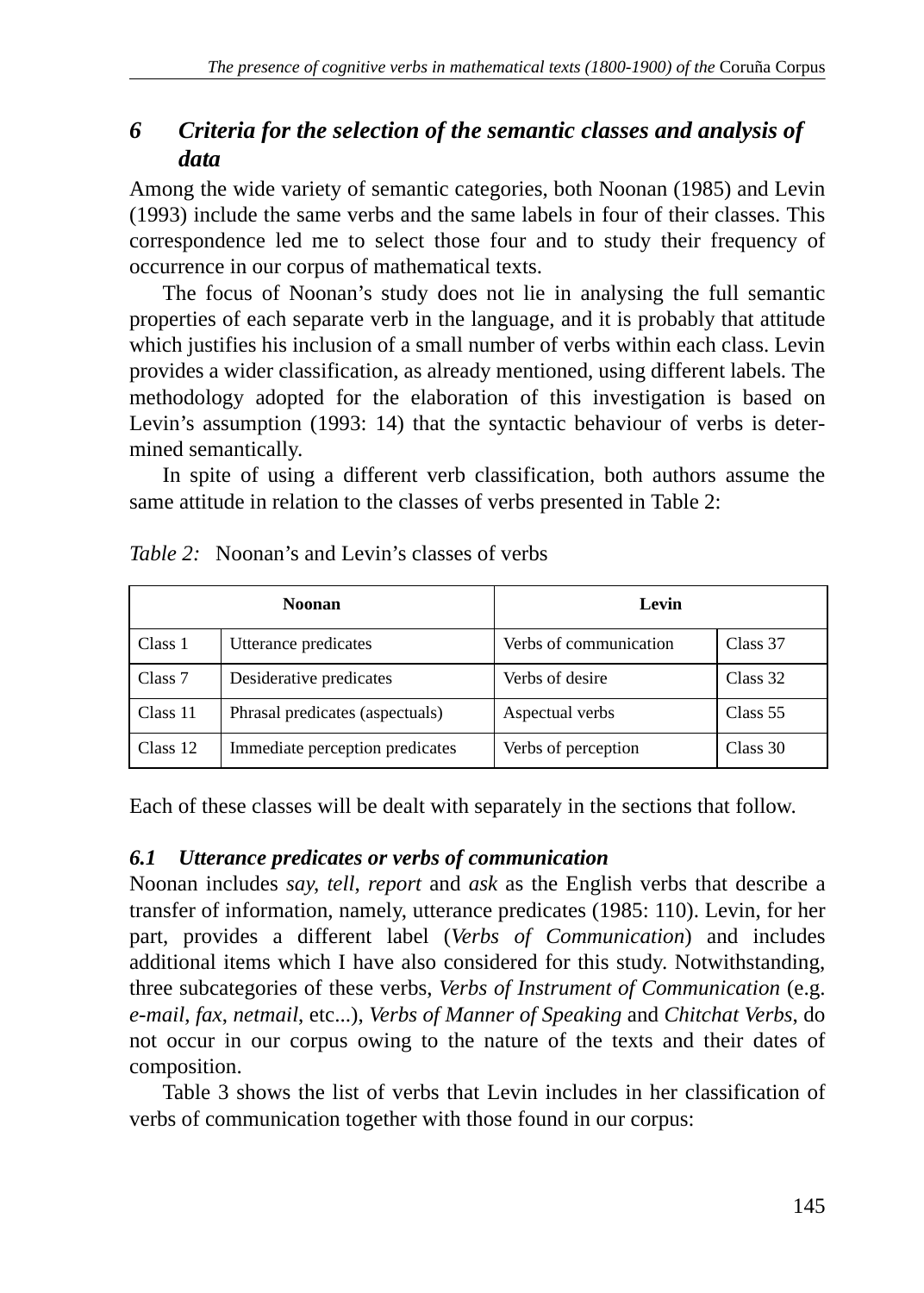| <b>VERBS OF COMMUNICATION (Levin 1993)</b> |                                                                                                                                                                                                                          |                                                                  |  |  |  |
|--------------------------------------------|--------------------------------------------------------------------------------------------------------------------------------------------------------------------------------------------------------------------------|------------------------------------------------------------------|--|--|--|
| <b>Subcategories</b>                       | <b>Class Members</b>                                                                                                                                                                                                     | <b>Verbs in the Corpus</b>                                       |  |  |  |
| Verbs of Transfer of a<br>Message          | ask, cite, demonstrate, dictate,<br>explain, explicate, narrate, pose,<br>preach, quote, read, relay, show,<br>teach, tell, write                                                                                        | ask, demonstrate, explain,<br>read, show, tell, write            |  |  |  |
| Tell                                       | tell (only)                                                                                                                                                                                                              | tell                                                             |  |  |  |
| <b>Talk Verbs</b>                          | speak, talk                                                                                                                                                                                                              |                                                                  |  |  |  |
| Say Verbs                                  | announce, articulate, blab, blurt,<br>claim, confess, confide, convey,<br>declare, mention, note, observe, pro-<br>claim, propose, recount, reiterate,<br>relate, remark, repeat, report, reveal,<br>say, state, suggest | announce, declare, mention,<br>note, observe, propose,<br>repeat |  |  |  |
| Complain Verbs                             | boast, brag, complain, crab, gripe,<br>grouch, grouse, grumble, ketch, object                                                                                                                                            |                                                                  |  |  |  |
| <b>Advise Verbs</b>                        | admonish, advise, alert, caution,<br>counsel, instruct, warn                                                                                                                                                             |                                                                  |  |  |  |

Table 4 shows the number of occurrences of these verbs in the corpus and the forms they take:

*Table 4:* Occurrence of verbs of communication in the corpus

| <b>VERBS IN THE CORPUS</b> |                   |          |                           |                        |  |  |
|----------------------------|-------------------|----------|---------------------------|------------------------|--|--|
| Verbs of                   | <b>Verb Forms</b> |          |                           |                        |  |  |
| <b>Communication</b>       | <b>Present</b>    | Past     | <b>Present Participle</b> | <b>Past Participle</b> |  |  |
| Ask                        | $\overline{4}$    | $\Omega$ | 0                         |                        |  |  |
| Demonstrate                | 5                 |          | 0                         | 12                     |  |  |
| Explain                    | 19                | 20       | 3                         |                        |  |  |
| Read                       | 12                |          | 0                         |                        |  |  |
| Show                       | 18                |          | 10                        | 36                     |  |  |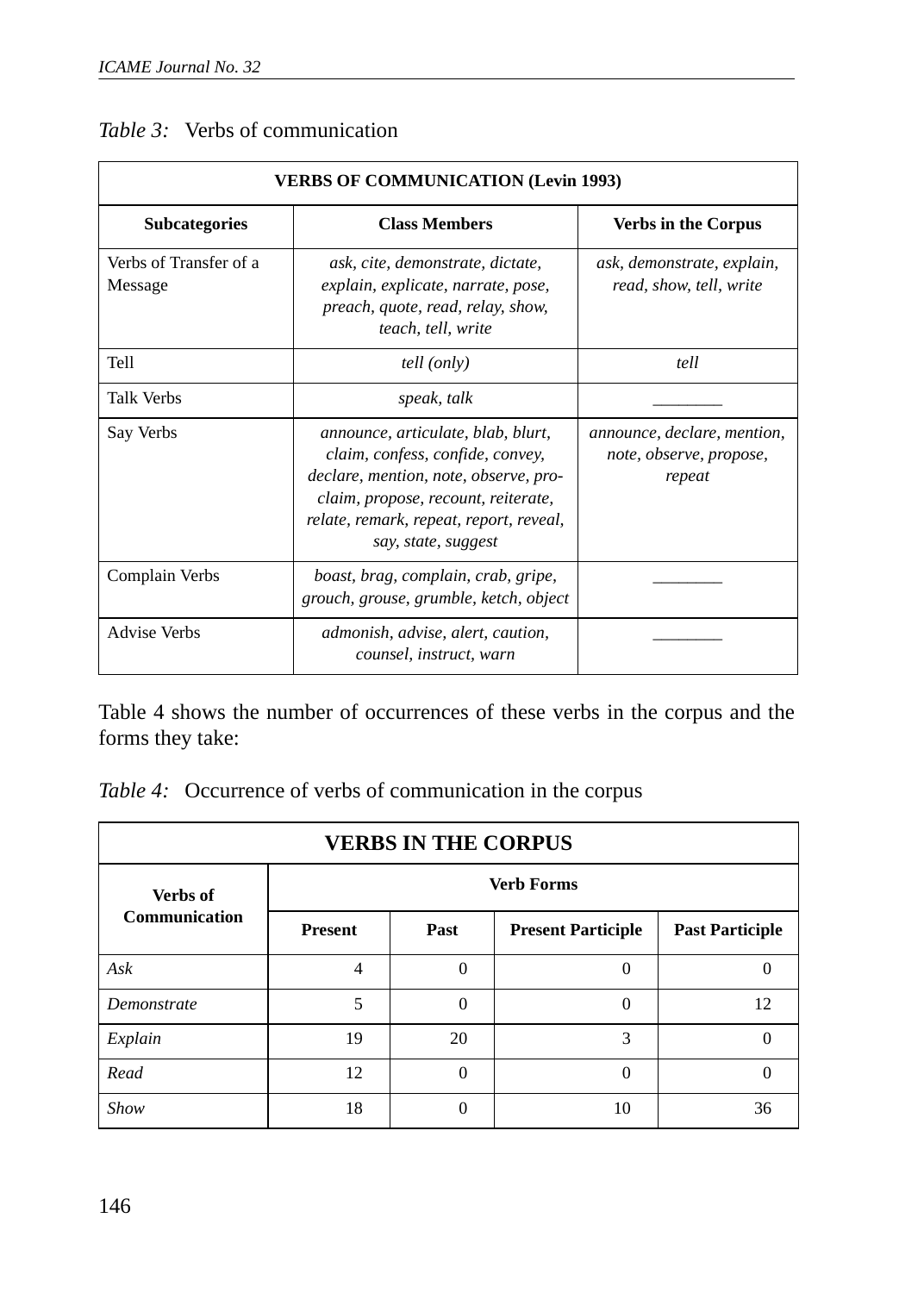| Tell                  | 8              | 1              | $\mathbf{0}$   | $\overline{0}$ |
|-----------------------|----------------|----------------|----------------|----------------|
| Write                 | 34             | $\overline{0}$ | 20             | 69             |
| Announce              | $\overline{4}$ | $\overline{c}$ | 1              | $\Omega$       |
| Declare               | 1              | $\Omega$       | $\mathbf{0}$   | $\overline{0}$ |
| Mention               | $\overline{c}$ | $\overline{0}$ | $\overline{0}$ | 13             |
| Note                  | $\overline{c}$ | $\overline{2}$ | $\mathbf{0}$   | $\Omega$       |
| <i><b>Observe</b></i> | 23             | $\overline{0}$ | 9              | 32             |
| Propose               | $\overline{c}$ | $\Omega$       | $\mathbf{0}$   | 22             |
| Repeat                | 4              | $\Omega$       | $\overline{2}$ | 10             |
| <b>TOTAL</b>          | 139            | 25             | 35             | 194            |

## *6.2 Desiderative predicates or verbs of desire*

The verbs grouped as *desiderative predicates* or *verbs of desire* are semantically classified into three usage categories by Noonan (1985: 121): *hope*-verbs, *wish*verbs and *want*-verbs. Levin presents only two classes: *want*-class and *long* verbs. For this classification, Levin (1993: 194) takes into account the expression of the second argument (i.e. the thing desired), depending on whether they are transitive (*want* verbs) or intransitive (*long* verbs).

Table 5 shows the verbs in this class while Table 6 contains the number of occurrences and the forms as they appear in the texts under survey:

| <b>VERBS OF DESIRE (Levin 1993)</b> |                                                                                                                                                  |      |  |  |
|-------------------------------------|--------------------------------------------------------------------------------------------------------------------------------------------------|------|--|--|
| <b>Subcategories</b>                | <b>Verbs in the Corpus</b>                                                                                                                       |      |  |  |
| Want Verbs                          | covet, crave, desire, fancy, need, want                                                                                                          | want |  |  |
| Long Verbs                          | After: dangle, hanker, lust, thirst, yearn<br>For: ache, crave, fall, hanker, hope, hunger, itch,<br>long, lust, pine, pray, thirst, wish, yearn | fall |  |  |

*Table 5:* Verbs of desire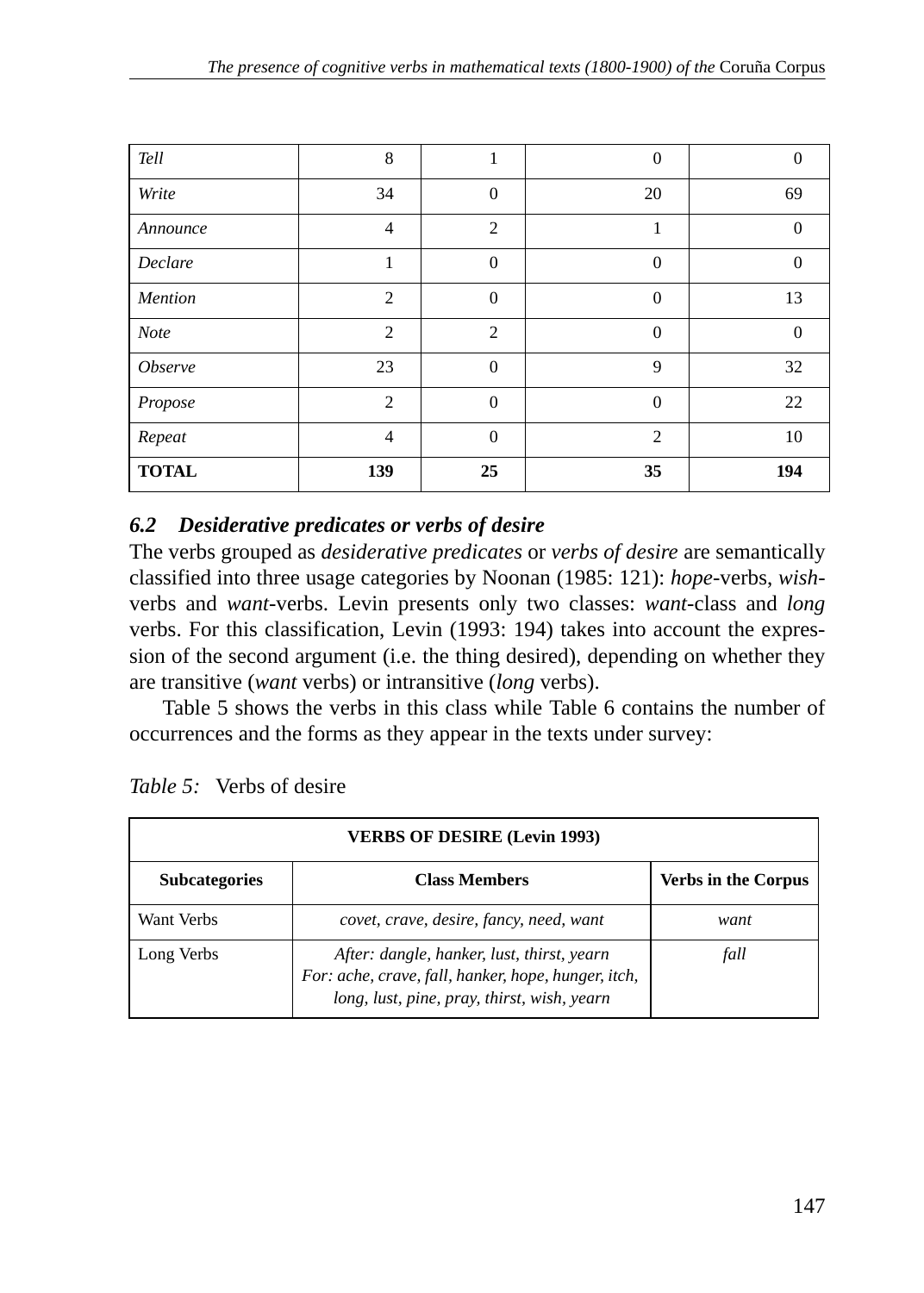| <b>VERBS IN THE CORPUS</b> |                   |                |                              |                    |  |
|----------------------------|-------------------|----------------|------------------------------|--------------------|--|
|                            | <b>Verb Forms</b> |                |                              |                    |  |
| <b>Verbs</b>               | <b>Present</b>    | Past           | <b>Present</b><br>Participle | Past<br>Participle |  |
| Want                       | 8                 | $\overline{c}$ | 0                            |                    |  |
| Fall                       | 8                 |                | 16                           | 12                 |  |
| <b>TOTAL</b>               | 16                | $\mathbf{2}$   | 16                           | 12                 |  |

#### *Table 6:* Verbs of desire in the corpus

### *6.3 Phasal predicates (aspectuals) or aspectual verbs*

Noonan defends the use of the term *phasal predicates*, making a direct reference to Newmeyer (1975) for the term 'aspectual' and to Longacre (1976) for the term 'phasal'. Therefore, when he talks about *phasal predicates* he refers "to the phase of an act or state: its perception, continuation, or termination" (1985: 129). Levin's definition (1993: 274) is quite similar as she states that "these verbs describe the initiation, termination, or continuation of an activity", though she does not discuss their sentential complement-taking properties. Tables 7 and 8 show the items identified as *aspectual verbs* and their frequency in the corpus:

|  | Table 7: Aspectual verbs |  |
|--|--------------------------|--|
|--|--------------------------|--|

| <b>ASPECTUAL VERBS (Levin)</b> |                                                                                                                  |                                                                                 |  |  |
|--------------------------------|------------------------------------------------------------------------------------------------------------------|---------------------------------------------------------------------------------|--|--|
| <b>Subcategories</b>           | <b>Class Members</b>                                                                                             | <b>Verbs in the Corpus</b>                                                      |  |  |
| Begin Verbs                    | begin, cease, commence, continue, end,<br>finish, halt, keep, proceed, repeat,<br>resume, start, stop, terminate | begin, commence, continue, fin-<br>ish, keep, proceed, repeat,<br>resume, start |  |  |
| Complete Verbs                 | complete, discontinue, initiate, quit                                                                            | complete                                                                        |  |  |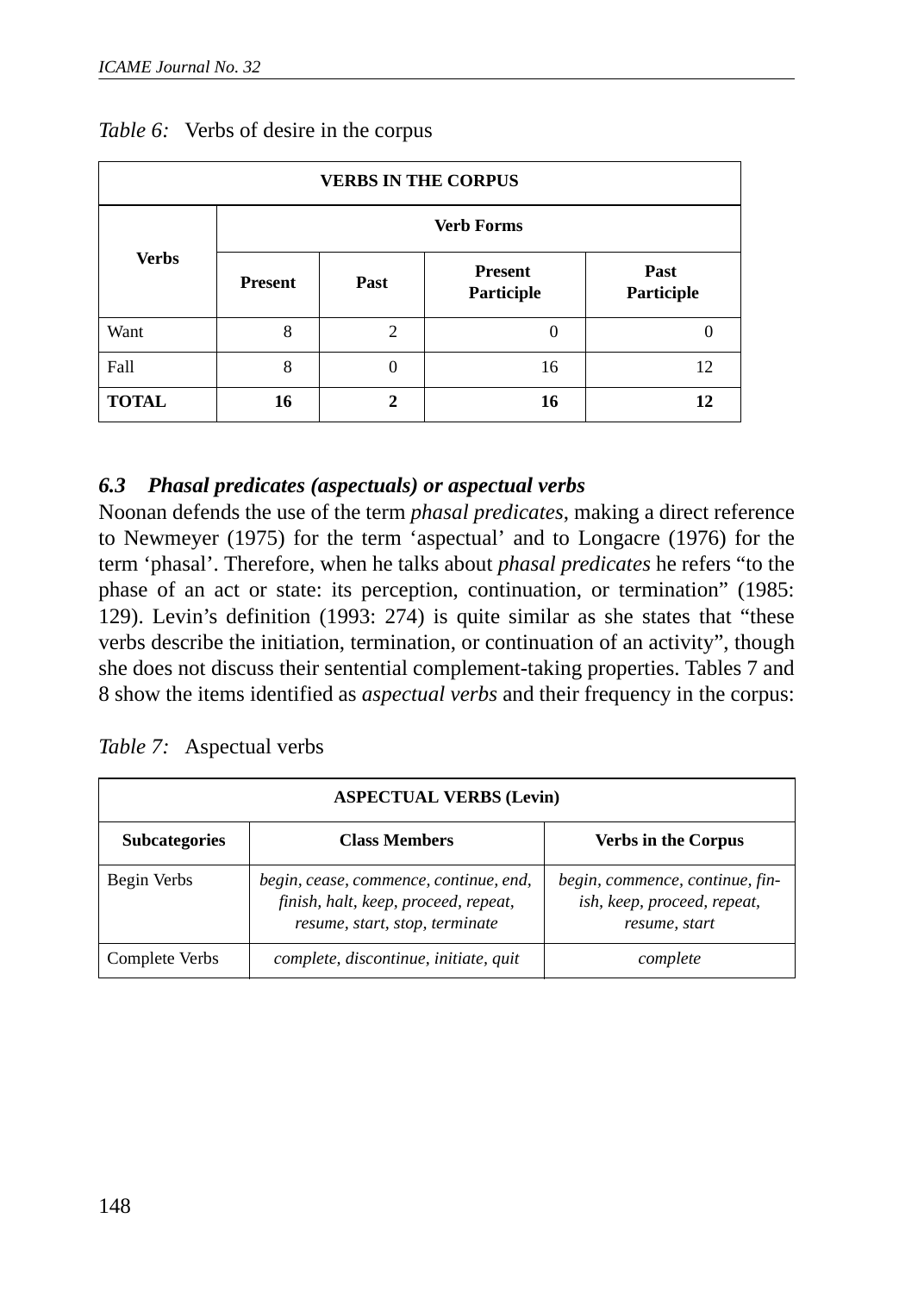| <b>VERBS IN THE CORPUS</b>       |                   |                |                           |                        |  |  |
|----------------------------------|-------------------|----------------|---------------------------|------------------------|--|--|
| <b>Aspectual</b><br><b>Verbs</b> | <b>Verb Forms</b> |                |                           |                        |  |  |
|                                  | <b>Present</b>    | Past           | <b>Present Participle</b> | <b>Past Participle</b> |  |  |
| <b>Begin</b>                     | 12                | 3              | 11                        | 1                      |  |  |
| Commence                         | 7                 | 1              | 5                         | $\Omega$               |  |  |
| Continue                         | 5                 | 37             | $\mathbf{0}$              | $\mathbf{0}$           |  |  |
| Finish                           | $\overline{4}$    | $\overline{2}$ | $\Omega$                  | $\mathbf{0}$           |  |  |
| Keep                             | 3                 | 3              | 3                         | $\mathbf{0}$           |  |  |
| Proceed                          | 54                | $\Omega$       | $\Omega$                  | $\mathbf{0}$           |  |  |
| Repeat                           | $\overline{4}$    | $\Omega$       | $\overline{2}$            | 10                     |  |  |
| Resume                           | 1                 | $\Omega$       | $\Omega$                  | $\mathbf{0}$           |  |  |
| <b>Start</b>                     | 5                 | $\mathbf{0}$   | 3                         | $\mathbf{0}$           |  |  |
| Complete                         | $\Omega$          | $\Omega$       | $\overline{4}$            | 1                      |  |  |
| <b>TOTAL</b>                     | 95                | 46             | 28                        | 12                     |  |  |

### *Table 8:* Aspectual verbs in the corpus

# *6.4 Immediate perception predicates or verbs of perception*

Noonan includes within this group those verbs whose predicates "name the sensory mode by which the subject directly perceives the event coded in the complement" (1985: 129–130). Levin, in turn, considers four groups (*see* verbs, *sight* verbs, *peer* verbs and stimulus subject perception verbs) and she differs from Noonan in her analysis of the verb *imagine*. Levin includes this verb within the group of *appoint* verbs in her verb class 29, *Verbs with Predicative Complements*, though she admits that this classification in particular needs to be refined (1993: 181). Owing to this lack of agreement, the verb *imagine* has been omitted from my analysis and is, consequently, absent from Table 10. Tables 9 and 10 show the items identified as *verbs of perception* and their frequency in the corpus: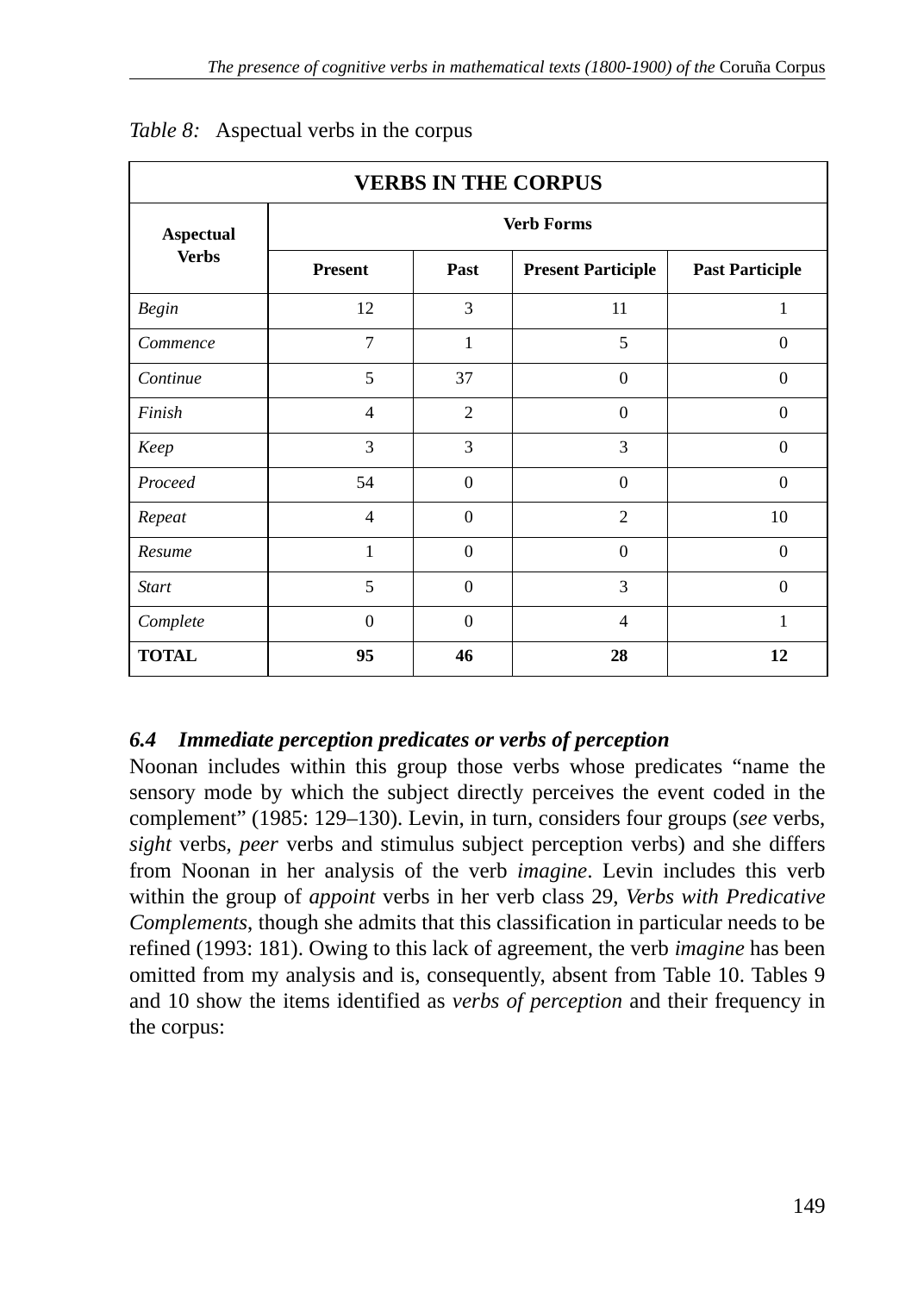|  |  |  | Table 9: Verbs of perception |
|--|--|--|------------------------------|
|--|--|--|------------------------------|

| <b>VERBS OF PERCEPTION</b>           |                                                                                                                                                                                                                              |                                                                                             |  |  |
|--------------------------------------|------------------------------------------------------------------------------------------------------------------------------------------------------------------------------------------------------------------------------|---------------------------------------------------------------------------------------------|--|--|
| <b>Subcategories</b>                 | <b>Class Members</b>                                                                                                                                                                                                         | <b>Verbs in the Corpus</b>                                                                  |  |  |
| See Verbs                            | detect, discern, feel, hear, notice, see, sense,<br>smell, taste                                                                                                                                                             | detect, feel, see                                                                           |  |  |
| Sight Verbs                          | descry, discover, espy, examine, eye,<br>glimpse, inspect, investigate, note, observe,<br>overhear, perceive, recognise, regard, savor,<br>scan, scent, scrutinise, sight, spot, spy,<br>study, survey, view, watch, witness | discover, examine, investigate,<br>note, observe, perceive, recog-<br>nised, regard, survey |  |  |
| Peer Verbs                           | check (on), gape, gawk, gaze, glance, gog-<br>gle, leer, listen (to), look, ogle, peek, peep,<br>peer, sniff, snoop (on), squint, stare                                                                                      | check, look                                                                                 |  |  |
| Stimulus Subject<br>Perception Verbs | feel, look, smell, sound, taste                                                                                                                                                                                              | feel                                                                                        |  |  |

# *Table 10:* Verbs of perception in the corpus

| <b>VERBS IN THE CORPUS</b>       |                   |                |                              |                    |  |
|----------------------------------|-------------------|----------------|------------------------------|--------------------|--|
| <b>Verbs</b><br>of<br>Perception | <b>Verb Forms</b> |                |                              |                    |  |
|                                  | <b>Present</b>    | Past           | <b>Present</b><br>Participle | Past<br>Participle |  |
| Detect                           | 2                 | $\theta$       | 1                            | $\overline{0}$     |  |
| Feel                             | 5                 | $\overline{c}$ | $\Omega$                     | $\Omega$           |  |
| See                              | 83                | 1              | 5                            | 65                 |  |
| <i>Discover</i>                  | 5                 | $\Omega$       | $\overline{2}$               | 11                 |  |
| Examine                          | 6                 | 1              | $\overline{c}$               | $\overline{0}$     |  |
| Investigate                      | 8                 | $\Omega$       | $\overline{4}$               | 8                  |  |
| <b>Note</b>                      | $\overline{c}$    | $\overline{c}$ | $\Omega$                     | $\Omega$           |  |
| <i><b>Observe</b></i>            | 23                | $\Omega$       | 9                            | 32                 |  |
| Perceive                         | 5                 | $\Omega$       | $\theta$                     | $\overline{0}$     |  |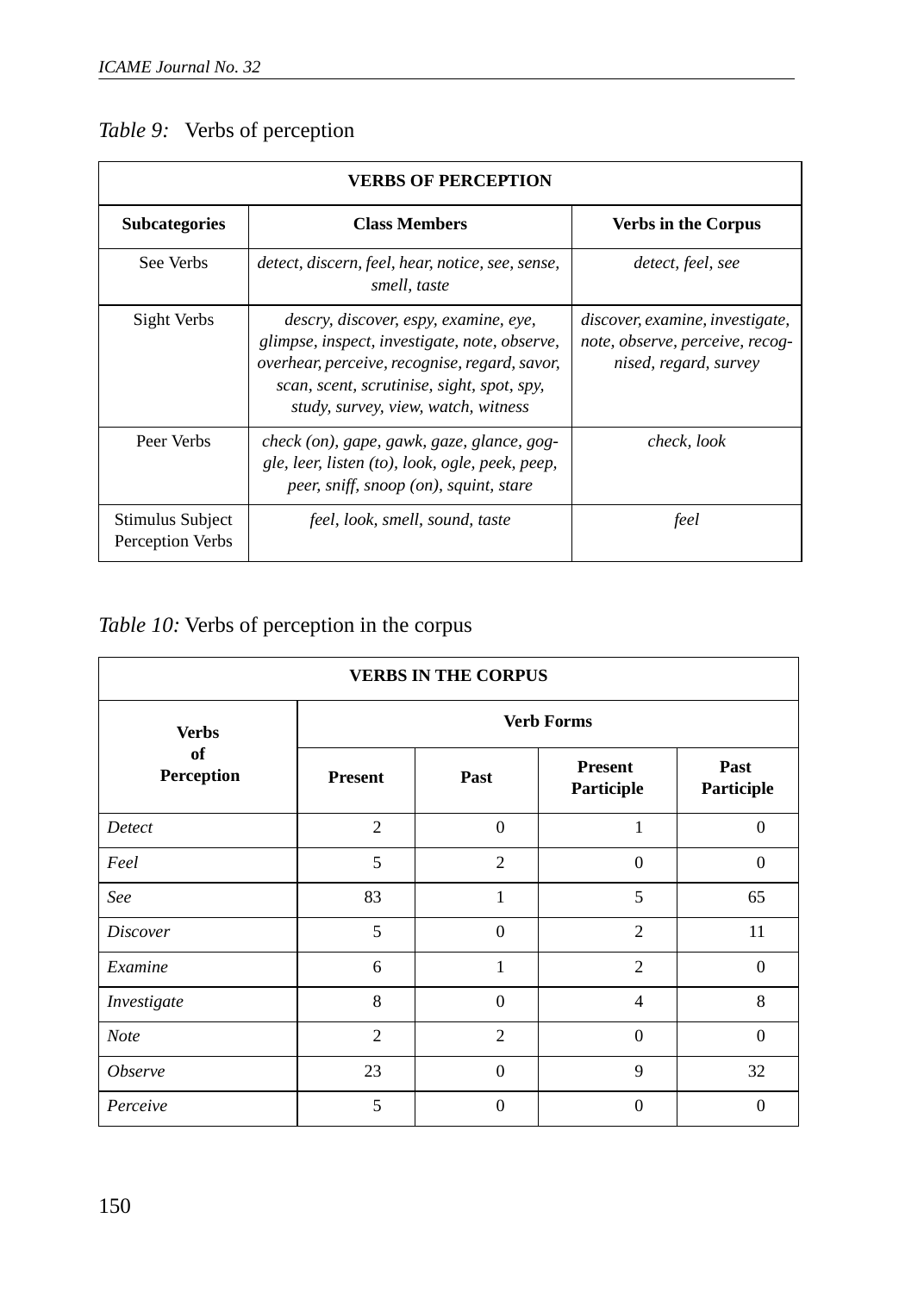| Recognised   |     |    |    |     |
|--------------|-----|----|----|-----|
| Regard       |     |    |    |     |
| Survey       |     |    |    |     |
| Check        |     |    |    |     |
| Look         |     |    |    |     |
| Feel         |     |    |    |     |
| <b>TOTAL</b> | 158 | 10 | 32 | 120 |

# *7 Analysis of findings and final remarks*

The results obtained in this study show that the verb class *verbs of communication* is the most frequent of the four classes analysed with 393 verbal forms in the corpus. By contrast, v*erbs of desire* constitute the least numerous class with only 46 verb forms. *Aspectual verbs* have a higher representation, with 181 verb forms, and the final verb class, *verbs of perception*, is the most numerous beside the first, with 320 verb forms.

The data suggest that the tendency to use more verbs of communication and perception in comparison with the other two verb classes bears a direct relation to the type of texts analysed here. That result is consistent with the increasing tendency since Middle English to aim in scientific texts for a greater degree of clarity, accuracy, conciseness, informativeness and directness (Pérez Iglesias 2003: 180). The two predominant verb classes here would certainly help to achieve such an objective.

Secondly, the examination of the verb forms identified reveals the low occurrence of some verb tenses, as in the case of the simple past (113 verb forms) and the present participle (111 verb forms). By contrast, verb forms in the simple present (349) and the past participle (338, most of them in passive constructions) may all be seen as evidence of the evolution of scientific language. The predominance of passive constructions and the simple present to describe processes and state general truths leads to the conclusion that there is a clear tendency towards depersonalisation in this type of language. Moreover, the use of such verb forms and the passive confirms how scientific discourse concentrates on the exposition of knowledge rather than on its audience.

Thirdly, according to Ghadessy (1988) the most productive model for scientific writing by the end of the  $18<sup>th</sup>$  century was that of nominalisation. This means that there was an increase in the presence of nouns in relation to verbs. In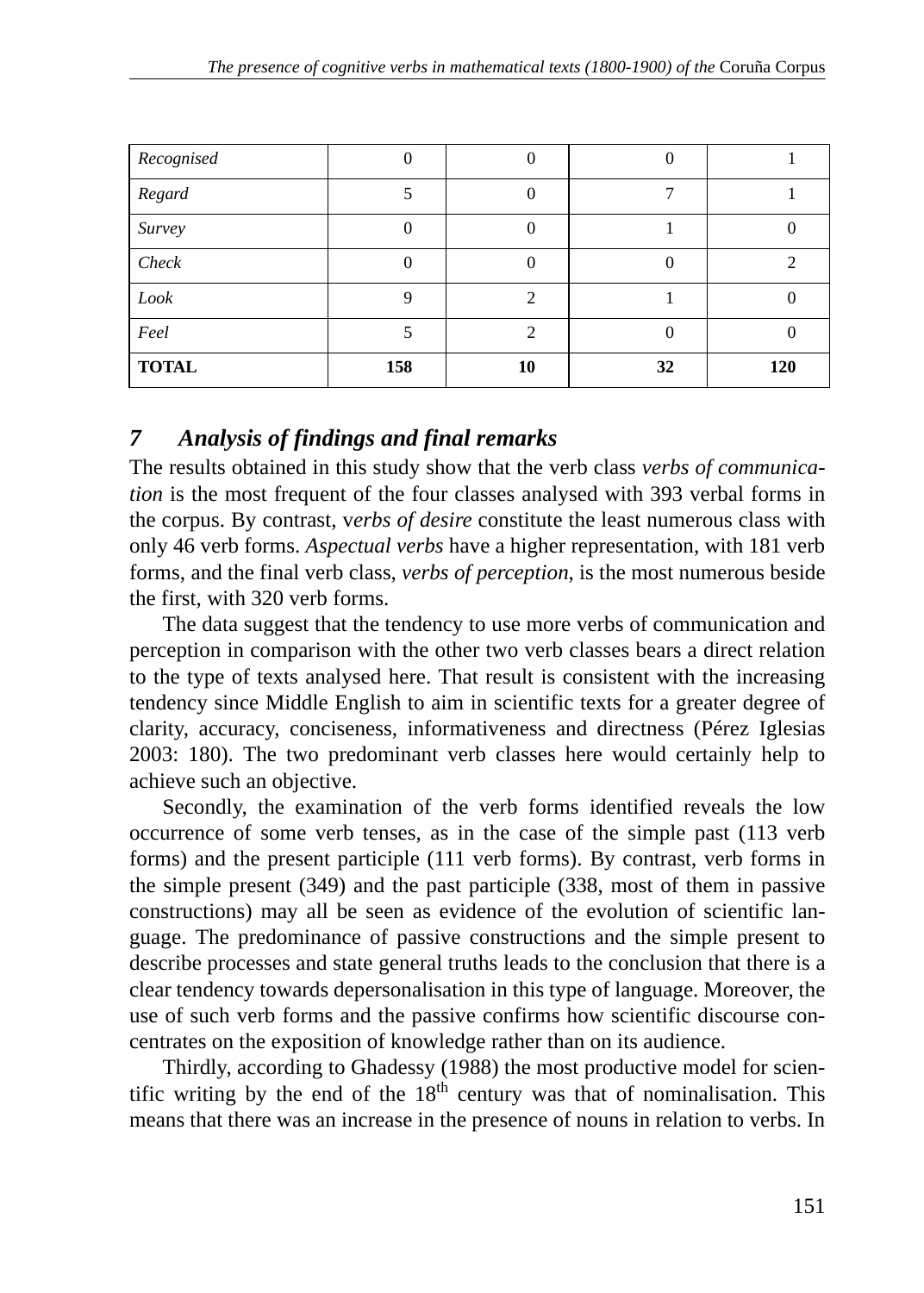this context "the verbal group signals that the process takes place; or, more substantively, sets up the logical relationship of one process to another, either externally (a causes x), or internally (b proves y)" (Ghadessy 1988: 173). The texts surveyed in this study contain a large number of verbs expressing both external and internal relations, principally through verbs of perception and communication.

Finally, although it is true that scientific discourse has become depersonalised, the evidence of these verbs confirms Ghadessy's words (1988: 174) when he says that, "(...) in their more relational functions (including personal projections as in our results show that...) these verbs play a central part in the syndrome of scientific English, constructing the internal steps in the argument whereby a process is paired with one that is evidence for it rather than one that is its cause".

By way of conclusion and in view of the data obtained, this admittedly very preliminary overview of verbs in 19<sup>th</sup>-century mathematical texts would seem to confirm a tendency in scientific writing to reveal and communicate facts in a direct manner. The texts studied show the presence of an objective language (predominance of verbs of communication and verbs of perception *versus* aspectual verbs and verbs of desire) and the adoption of an impersonal tone (the presence of passive verb forms), two of the main features which have characterised this type of discourse in its search for conciseness and clarity since the  $17<sup>th</sup>$ century. The results of the survey show, therefore, that these two characteristics of the scientific register today were already well-established by the 19<sup>th</sup> century.

### *Notes*

- 1. The research reported on here has been funded by the Xunta de Galicia through its Dirección Xeral de Investigación e Desenvolvemento, grant number PGIDIT03PXIB10402PR (supervised by Isabel Moskowich) and by the Universidade da Coruña through its Vicerreitoría de Investigación (supervised by Begoña Crespo). These grants are hereby gratefully acknowledged.
- 2. According to Moskowich and Crespo (2004), this decision has been taken in view of Kytö, Rudanko and Smitterberg's claim (2000: 92) that shortterm change in diachrony can be safely studied over periods of thirty years. On the other hand, the selection of more than one text by the same author has been avoided in order to avoid author's idiosyncrasies, following some of the compilation principles of the *LAMPETER Corpus of Early Modern English Tracts*.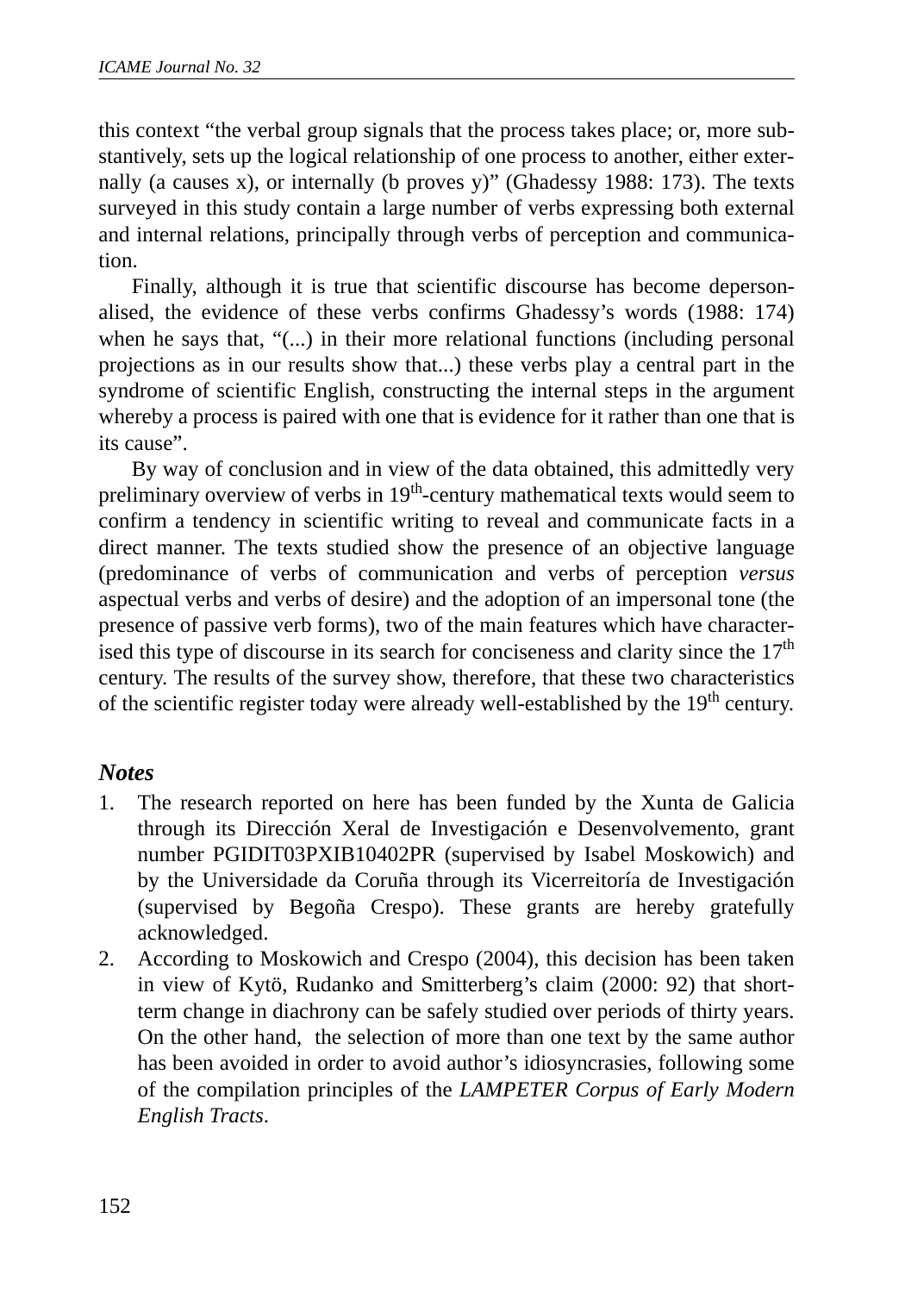- 3. Halliday (1993: 64) summarises technical English features in terms of nominal elements, comprising technical taxonomies and summary and package representations of processes, and verbal elements, which present and show the relationship between nominalised processes.
- 4. The special features of mathematical texts in English were presented in a workshop during the Second International Conference on the English Language in the Late Modern Period 1700–1900 (LMEC2) held at the University of Vigo.
- 5. According to Pérez Iglesias (2003: 176), "In scientific English an ordinary word must modify its semantic range of application to become specialized. Its use may also be generalized, transferred or figurative and metaphorical, or it may become a word with several meanings, a synonym or an antonym". In fact, in some cases, technical words tend to restrict their meaning as a direct consequence of specialisation.
- 6. Levin (1993) classifies 3,024 verbs and 4,186 senses into 240 classes.
- 7. They add 57 new classes for verbs not covered by Levin (1993) and they add 106 diathesis alternations.
- 8. Part one considers alternations: transitivity alternations, alternations involving arguments within the VP, "oblique" subject alternations, reflexive diathesis alternations, passive, alternations involving post-verbal "subjects" and other constructions and verbs requiring special diathesis. The second part consists of the list of verb classes: verbs of putting, verbs of removing, verbs of sending and carrying, verbs of exerting force, verbs of change of possession, *learn* verbs, *hold* and *keep* verbs, verbs of throwing, verbs of contact by impact, *poke* verbs, verbs of contact, verbs of combining and attaching, verbs of separating, and disassembling, verbs of colouring, image creation verbs, verbs of creation and transformation, *engender* verbs, *calve* verbs, verbs with predicative complements, verbs of perception, psychverbs, verbs of desire, judgements verbs, verbs of assessment, verbs of searching, verbs of social interaction, communication, sounds made by animals, involving the body, verbs of grooming and bodily care, verbs of killing, verbs of emission, *lodge* verbs, verbs of existence, verbs of appearance, disappearance and occurrence, verbs of body-internal motion, verbs of assuming a position, verbs of motion, *avoid* verbs, verbs of lingering and rushing, measure verbs, aspectual verbs, *weekend* verbs and weather verbs.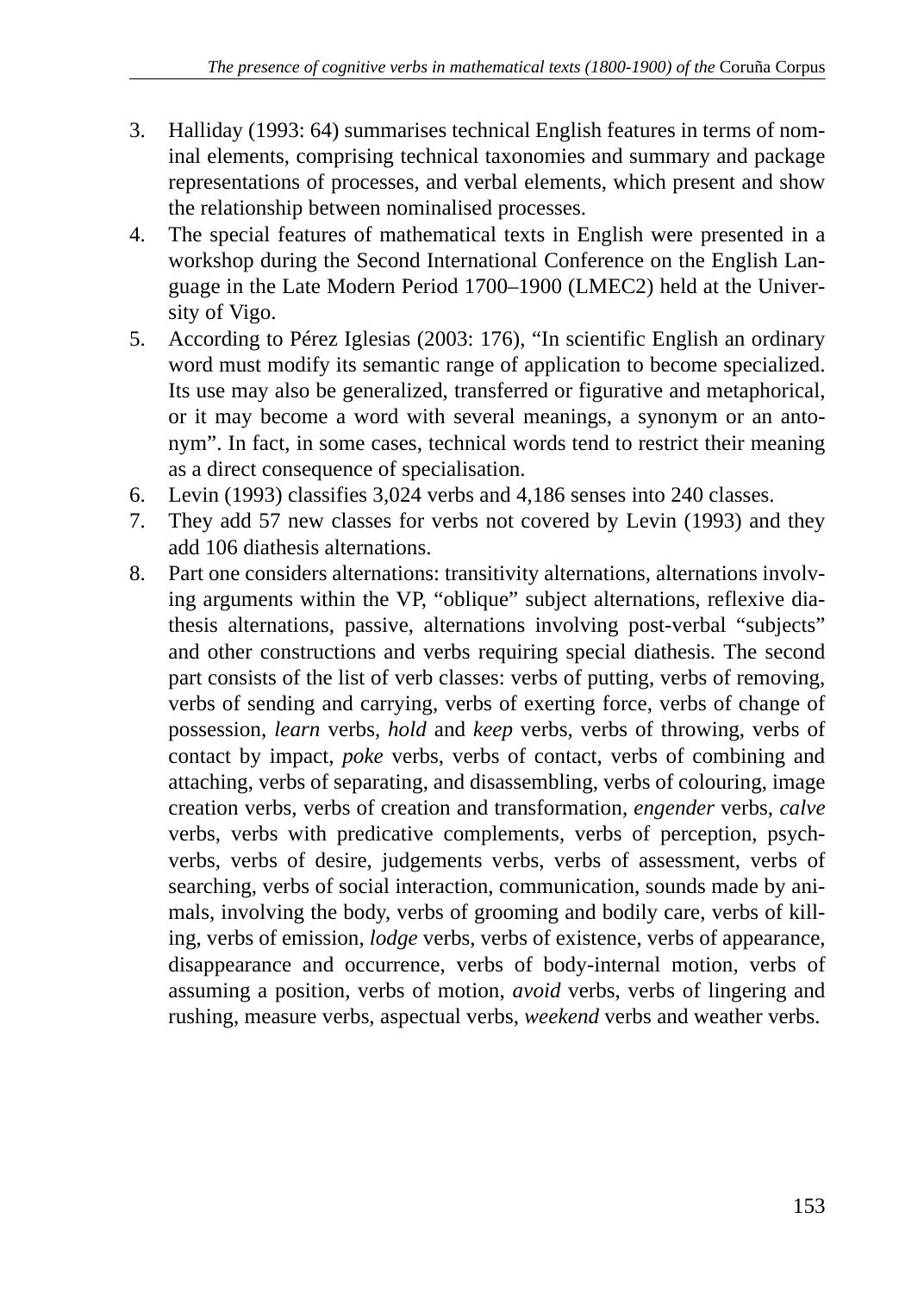### *References*

- Crystal, David. 2003. *English as a global language*. Cambridge: Cambridge University Press.
- Esteve-Ferrer, Eva. 2004. Towards a semantic classification of Spanish verbs based on subcategorisation information. Available at acl.ldc.upenn.edu/ acl2004/studentws/ps/ferrer.ps
- Fellbaum, Christiane. 1999. The organization of verbs and verb concepts in a semantic net. In P. Saint-Dizier (ed.). *Predicative forms in natural language and in lexical knowledge bases,* 93–110. Netherlands: Kluber Academic Publishers.
- Ghadessy, Mohsen. 1988. The language of physical science*.* In M. Ghadessy (ed.). *Registers of written English. Situational factors and linguistic features,* 161–178. London, NY: Pinter Publishers.
- Görlach, Manfred. 1999. *English in 19th-century England: An introduction.* Cambridge: Cambridge University Press.
- Halliday, M.A.K. and J.R. Martin. 1993. *Writing science. Literacy and discursive power*. Basingstoke: University of Pittsburgh Press.
- Hormigón Blánquez, M. 1991. *Las matemáticas del siglo XIX*. Madrid: Akal, cop.
- Jackendoff, R. 1990. *Semantic structures*. Cambridge, Mass.: MIT Press.
- Korhonen, Anna. and Ted Briscoe. 2004. Extended lexical-semantic classification of English verbs. Available at http://cs.baylor.edu/~girju/hlt-naalc/pdf/ korhonen.pdf
- Kytö, Merja, Juhani Rudanko and Erik Smitterberg. 2000. Building a bridge between the present and the past: A corpus of 19<sup>th</sup>-century English. *ICAME Journal* 24: 85–97.
- Levin, Beth. 1993. *English verb classes and alternations*. Chicago: University of Chicago Press.
- Longacre, Robert E. 1976. *An anatomy of speech notions* (Publications in Tagmemics 3). Lisse (Netherlands): The Peter de Ridder Press.
- Moskowich, Isabel and Begoña Crespo. 2004. Scientifically-marked style (1700–1900): Linguistic conventions and social implications. Workshop presented at the Second Late Modern International Conference (LMCE 2) held at Vigo (Spain), November 2004.
- Moskowich, Isabel and Begoña Crespo. 2007. Presenting the Coruña Corpus: A collection of samples for the historical study of English scientific writing.